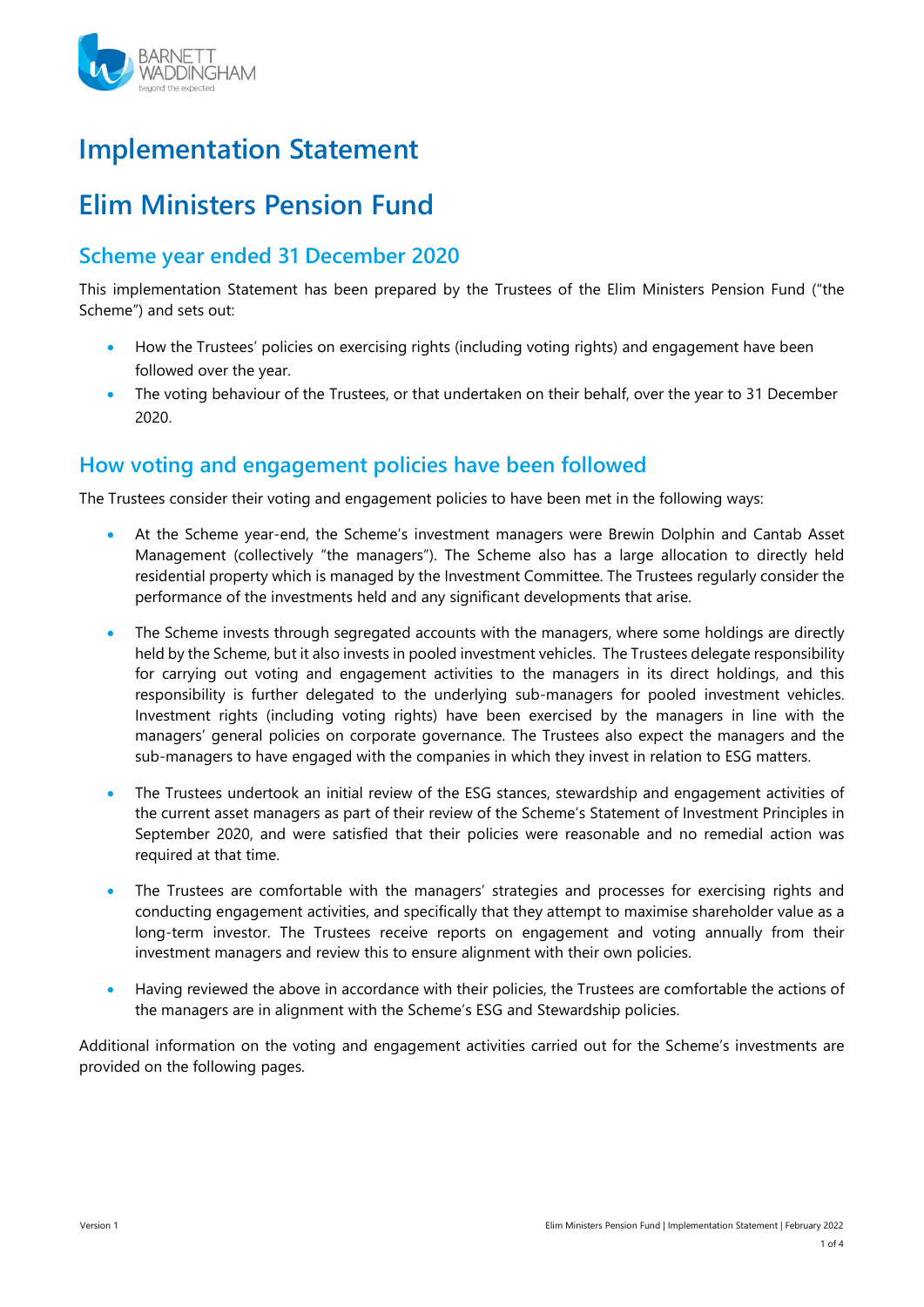

### **Voting Data**

The table below sets out the voting data collated for the Scheme for the year to 31 December 2020. Voting data was requested in relation to the portfolio managed by Cantab Asset Management, however this information was not provided.

| <b>Manager</b>                                                                                                                                                                   | <b>Brewin Dolphin</b>                                                                                                                                   | <b>Cantab Asset Management</b> |  |
|----------------------------------------------------------------------------------------------------------------------------------------------------------------------------------|---------------------------------------------------------------------------------------------------------------------------------------------------------|--------------------------------|--|
| <b>Structure</b>                                                                                                                                                                 | Segregated account                                                                                                                                      |                                |  |
| Ability to influence voting behaviour of<br>manager                                                                                                                              | The segregated accounts follow the managers' voting policies, so there is limited scope<br>for the Trustees to influence the managers' voting behaviour |                                |  |
| Number of resolutions the manager was<br>eligible to vote on over the year                                                                                                       | 362                                                                                                                                                     | Data not provided              |  |
| What % of resolutions did you vote on<br>for which you are eligible?                                                                                                             | 100.0%                                                                                                                                                  | Data not provided              |  |
| What % of resolutions, for which you<br>were eligible to vote, did you abstain<br>from?                                                                                          | 0.0%                                                                                                                                                    | Data not provided              |  |
| Of the resolutions, on which you voted,<br>what % did you vote with management?                                                                                                  | 100.0%                                                                                                                                                  | Data not provided              |  |
| Of the resolutions, on which you voted,<br>did<br>%<br>what<br>you<br>against<br>vote<br>management?                                                                             | 0.0%                                                                                                                                                    | Data not provided              |  |
| What % of resolutions, on which you did<br>vote, did you vote contrary to the<br>recommendation of your proxy advisor?<br>(if applicable)*<br>tas a norcontago of nosciblo votos | 0.3%                                                                                                                                                    | Data not provided              |  |

*\*as a percentage of possible votes Source: Brewin Dolphin.*

Brewin Dolphin employ the use of Institutional Shareholder Services ("ISS") as a proxy voting service. The votes are monitored by Brewin Dolphin and they are able to overrule ISS if they have a different view.

Brewin Dolphin also pay for the use of Sustainalytics and BMO reo as ESG service providers.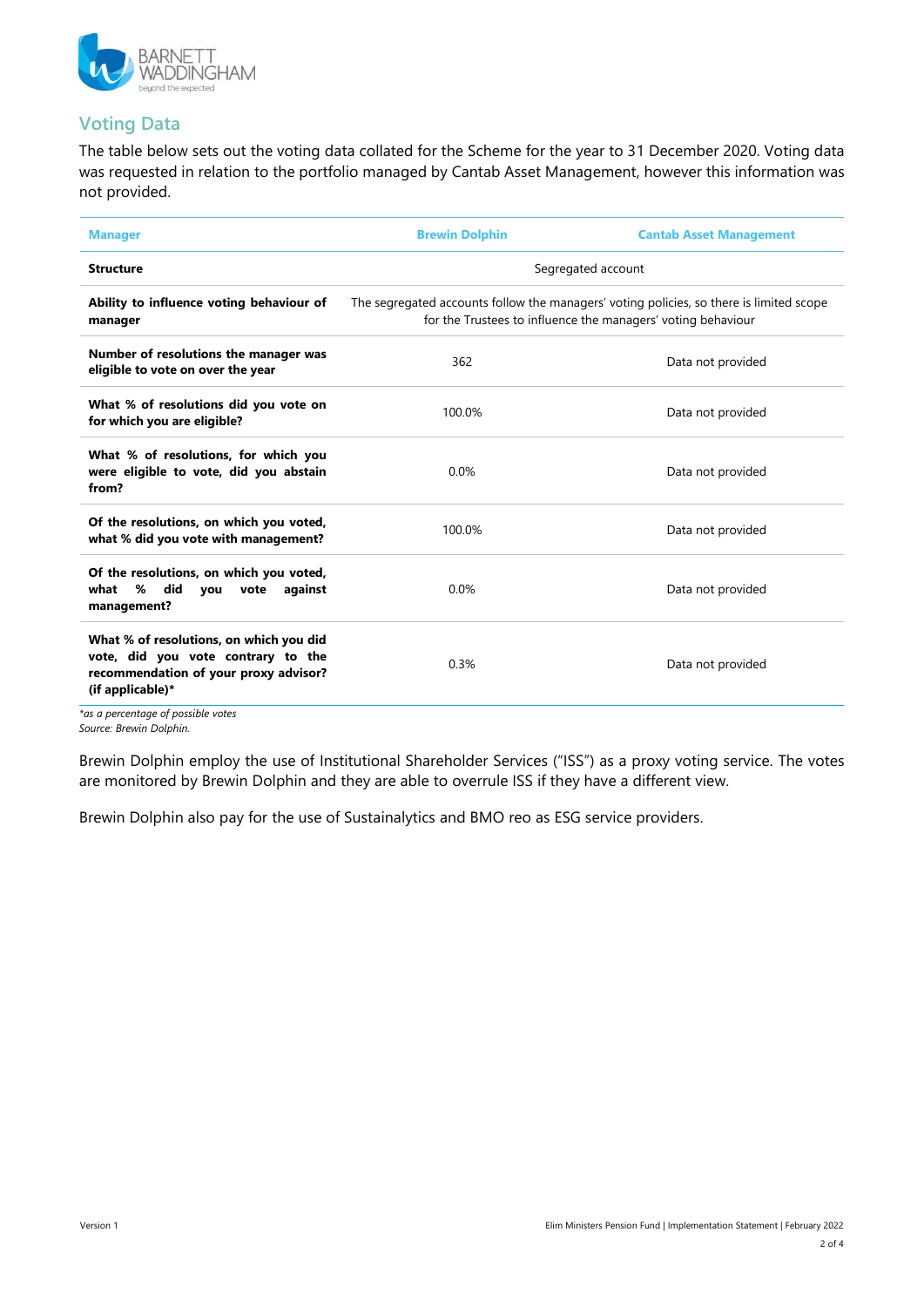

### **Significant votes**

The Trustees have delegated the task of defining what a "significant vote" is to the managers. A summary of the key voting action they have provided is set out below.

#### **Brewin Dolphin**

|                                                                                                                         | Vote 1                                                                                                                                                                                                                                                  | Vote 2                                                                                                                                                                                                                                                                                                                        |  |
|-------------------------------------------------------------------------------------------------------------------------|---------------------------------------------------------------------------------------------------------------------------------------------------------------------------------------------------------------------------------------------------------|-------------------------------------------------------------------------------------------------------------------------------------------------------------------------------------------------------------------------------------------------------------------------------------------------------------------------------|--|
| <b>Company name</b>                                                                                                     | Unilever                                                                                                                                                                                                                                                | GlaxoSmithKline                                                                                                                                                                                                                                                                                                               |  |
| Date of vote                                                                                                            | 12 October 2020                                                                                                                                                                                                                                         | 6 May 2020                                                                                                                                                                                                                                                                                                                    |  |
| <b>Approximate size of fund's</b><br>holding as at the date of the<br>vote (as % of portfolio)                          | 1.5%                                                                                                                                                                                                                                                    | 1.3%                                                                                                                                                                                                                                                                                                                          |  |
| Summary of the resolution(s)                                                                                            | The aim of the meeting was to vote on the<br>merger between the two listings to create a<br>single listing structure.                                                                                                                                   | The aim of the meeting was to vote for a<br>suitable remuneration policy.                                                                                                                                                                                                                                                     |  |
| How the manager voted                                                                                                   | Brewin Dolphin voted for the resolution.                                                                                                                                                                                                                | Brewin Dolphin voted for the resolution.                                                                                                                                                                                                                                                                                      |  |
| If the vote was against<br>management, did the manager<br>communicate their intent to the<br>company ahead of the vote? | Not applicable.                                                                                                                                                                                                                                         |                                                                                                                                                                                                                                                                                                                               |  |
| Rationale for the voting decision                                                                                       | Brewin Dolphin felt that the dual structure<br>was an impediment to Unilever's ability for<br>M&A (for example the divestment of the<br>tea business is hampered by the dual<br>structure). A simplification would also act to<br>free management time. | ISS, the proxy voting recommendation<br>provider used by Brewin Dolphin,<br>recommended abstaining from the vote<br>due to concerns over the size of the<br>company pension contribution to a single<br>director. Brewin Dolphin felt this was not<br>excessive and reflected his skills, which<br>were required at the time. |  |
| <b>Outcome of the vote</b>                                                                                              | 99% of shareholders supported the<br>resolution.                                                                                                                                                                                                        | 99% of shareholders supported the<br>resolution.                                                                                                                                                                                                                                                                              |  |
| Implications of the outcome                                                                                             | Not applicable.                                                                                                                                                                                                                                         |                                                                                                                                                                                                                                                                                                                               |  |
| Criteria on which the vote is<br>considered "significant"                                                               | The meeting held was a 'special meeting'.                                                                                                                                                                                                               | Brewin Dolphin voted differently to their<br>proxy voting recommendation provider,<br>ISS.                                                                                                                                                                                                                                    |  |